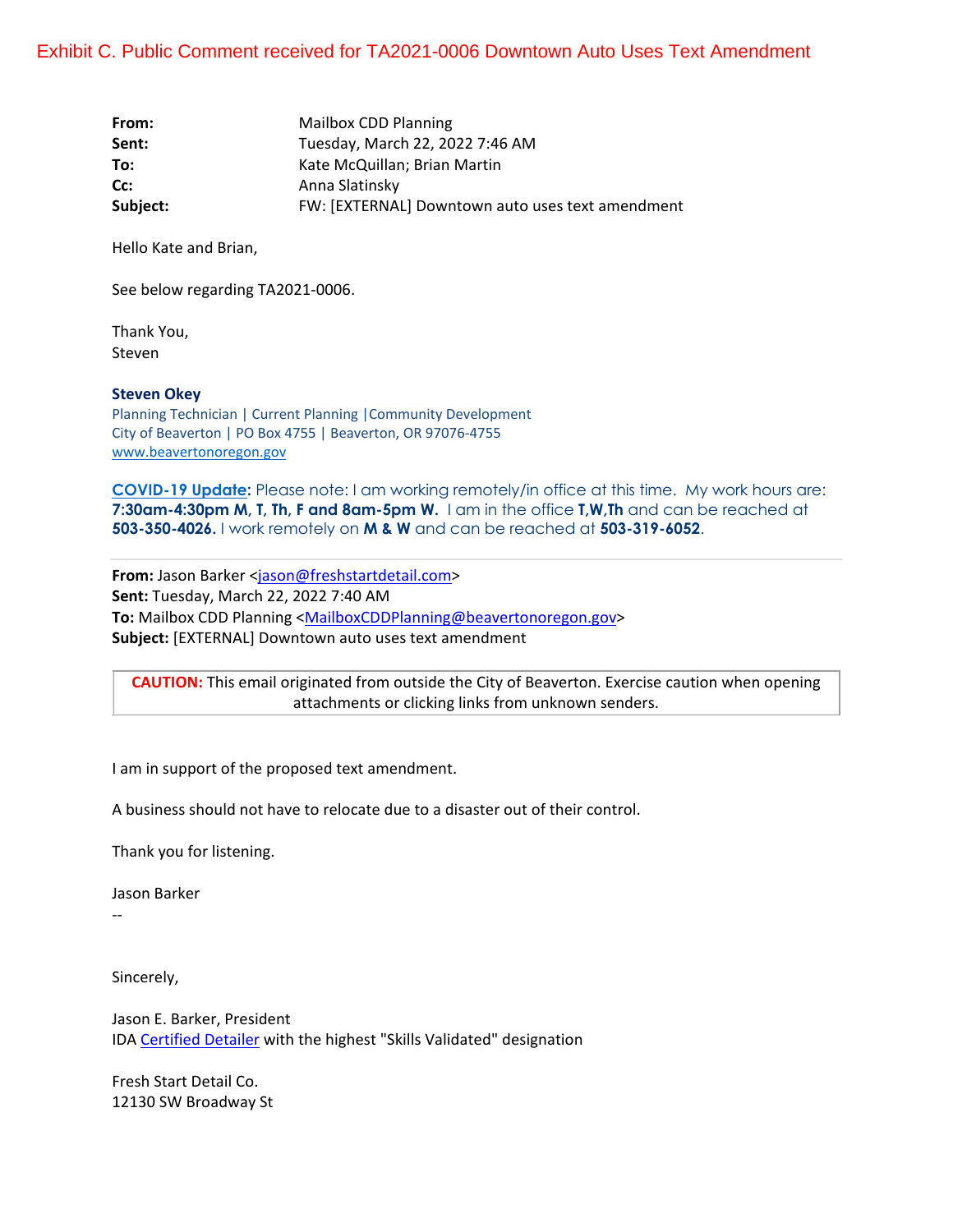Beaverton OR 97005 503 641-3285 www.FreshStartDetail.com